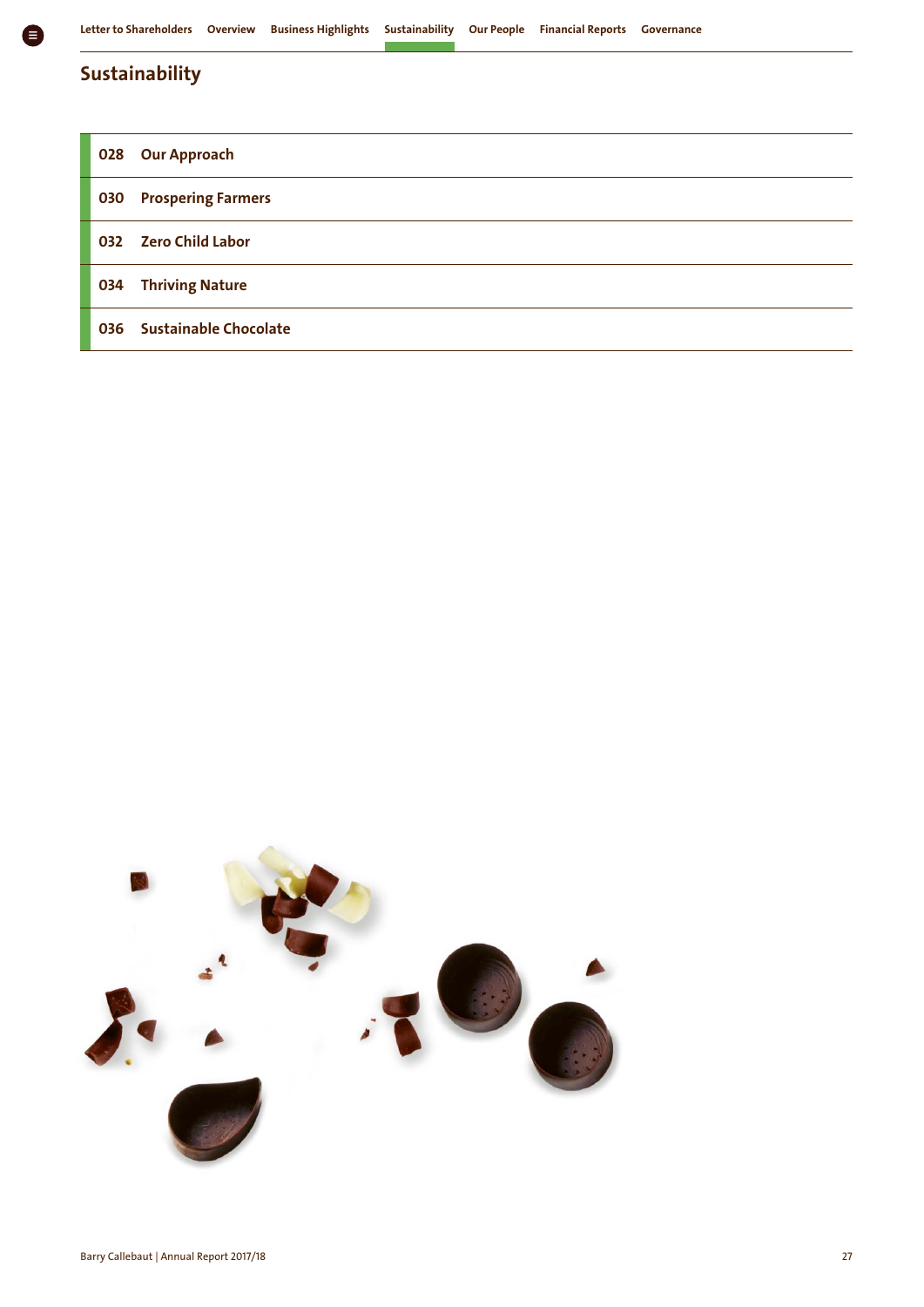**Our Approach** 

# **Forever Chocolate progress**

### Increasing our verifiable Impact

Forever Chocolate is our plan to make sustainable chocolate the norm by 2025 – to ensure that chocolate will be around forever. As the world's leading manufacturer of highquality chocolate and cocoa products, we have a moral obligation as well as a business interest to tackle the structural issues in the chocolate supply chain. Therefore, we have to lift cocoa farmers out of poverty, ensure children are not engaged in child labor<sup>1</sup>, become carbon positive, eliminate deforestation from our supply chain as a step to becoming forest positive, and have 100% sustainable ingredients in all our products.

In fiscal year 2017/18, we made great progress to achieving the targets we set ourselves in 2016. Our quantified, time-bound objectives enable us to engrain our sustainability agenda across all our business functions. The progress data show how, through our sourcing, processing and sales, we are driving change, supporting cocoa farming communities, reducing resource consumption in our factories and driving the uptake of sustainably sourced chocolate.

But we have to do more: Forever Chocolate is about increasing our verifiable impact and systemic change. We dedicated the past fiscal year to developing our theory of systemic change, identifying those activities which create self-sustaining cocoa farming communities. These activities range from farm-focused activities, such as increasing farm productivity and crop diversification, to community-focused activities, such as empowering women to generate income, taking measures against the worst forms of child labor and improving access to quality education.

#### **Programs for change**

To assess our theory of change, we developed and implemented five "programs for change" which will allow us to learn how we can drive systemic change in the chocolate supply chain: first, we are building large farmer datasets, which are obtained primarily through interviews and on-farm mapping. Through our Katchilè database, we are collating an unprecedented amount of details to ensure consistency as well as impact measurement and monitoring each year. We currently have detailed location, agronomic, economic and social survey data on over 130,000 cocoa farms in our supply chain. This figure will rise to 500,000, demonstrating our ambition to lift half a million farmers out of poverty by 2025. These datasets allow us to create tailor-made programs zooming in on the key issues of specific cocoa farming communities and will support us in assessing our theory of change: do our activities lead to the impact we are aiming for?

Second, to learn how we can accelerate impact on the ground, we have developed pilot projects in five key cocoa sourcing countries, Côte d'Ivoire, Ghana, Cameroon, Brazil and Indonesia. Through these pilots we want to verify if our approach is replicable, scalable and eventually leads to farmers' self-sustenance. We are partnering with Wageningen University & Research, the world's leading agricultural university, which has defined the baseline and analytical framework against which we can assess the outcomes.

Third, through our Farm Services business, we offer cocoa farmers products and services to improve the productivity of their cocoa farm. These services include coaching in good farming practices, supporting farmers to access credit and providing cocoa farmers with improved planting material and farm inputs. Together with participating farmers, we are developing customized Farm Business Plans. Following a multi-year approach, we advise on the best mix of seedlings and fertilizers, and support farmers to access labor on credit for each farm. The offering of this mix will also include an assessment whether it will allow the farmer to achieve a higher yield, allowing him/her to

<sup>1</sup> According to the International Labour Organization, not all work done by children should be classified as child labor that is to be targeted for elimination. The term 'child labor' is often defined as work that deprives children of their childhood, their potential and their dignity, interferes with their schooling and is harmful to their physical and mental development. Activities such as carrying heavy loads or using chemicals are considered as 'unacceptable forms of child labor' because they are physically dangerous for children.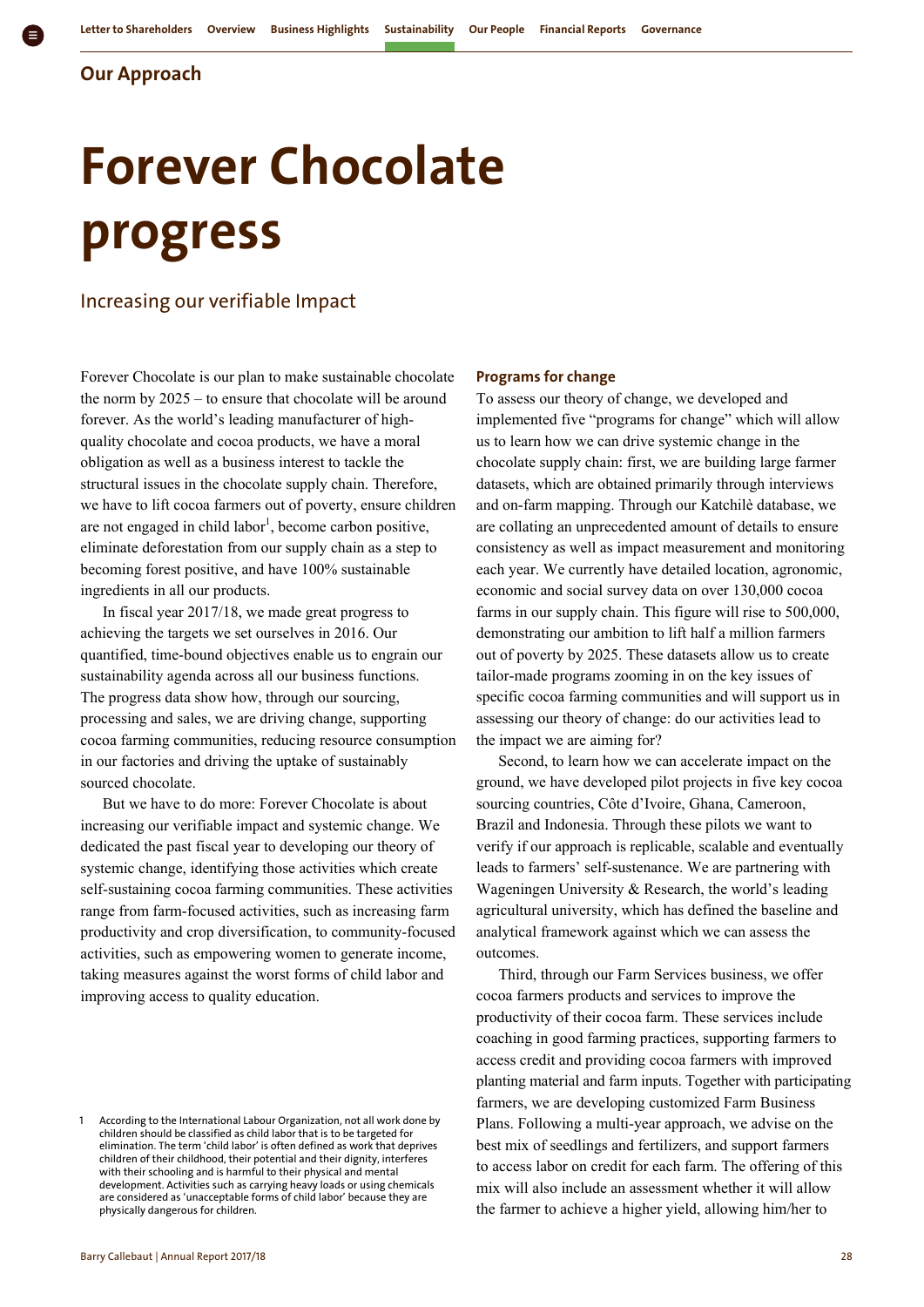#### **Our Approach**

recuperate the costs against which the services were provided. For example, in 2017/18 we decided for Côte d'Ivoire not to include fertilizer in the mix, as the additional costs could not be recuperated by the cocoa farmers considering the relatively low cocoa bean prices.

Fourth, to understand where we have our biggest carbon impact, we calculate our carbon footprint every year. Through this annual benchmarking we can track our progress in shifting our supply chain to a carbon positive trajectory.

Finally, Cocoa Horizons is our preferred vehicle to deliver on our Forever Chocolate targets. It enables our customers to join the journey and invest in sustainable cocoa production. Cocoa Horizons is an effective sustainability program with the vision to drive cocoa farmer prosperity by creating self-sustaining farming communities that protect biodiverse landscapes and support children's rights.

But the need for systemic change in the chocolate supply chain requires us to focus on all of our ingredients, not only cocoa. We have created heat maps to assess which of the ingredients we source are at risk of including the worst forms of child labor, or contributing to deforestation. Through certification and additional requirements on traceability and the mapping of farms we are committed to driving systemic change in the supply chains of all the ingredients we source.

#### **Creating the movement**

Forever Chocolate goes beyond Barry Callebaut. It is about creating a movement with industry, government and societal partners, in order to scale up our impact. In the past fiscal year we saw remarkable progress in this area. For example, we actively supported our customers with sustainable solutions, implemented programs and projects on their behalf and worked together to generate demand for sustainable ingredients.

In addition, we were one of the leading companies to establish sustainable multi-stakeholder frameworks such as the Cocoa and Forests Initiative Frameworks for Action, signed by the governments of Côte d'Ivoire and Ghana, leading cocoa and chocolate companies as well as NGOs. The goal of these frameworks is to eradicate deforestation from the cocoa supply chain in West Africa. Furthermore, we signed letters of intent with Côte d'Ivoire and Ghana to work towards the design and validation of a sustainable cocoa farming model. In order to have a proper and longlasting impact, we need the support of NGOs, governments and the industry.

Barry Callebaut is annually assessed by the company Sustainalytics, to provide us with a solid third-party assessment of our investments in sustainability. The assessment looks at all our efforts in the area of environment, social and governance (i.e. corporate code of conduct, anti-corruption policy, etc.), and ranks against the efforts of other participating food companies. In 2017/18, Barry Callebaut was ranked as 'outperforming' on sustainability.<sup>2</sup>

We are confident that we are progressing towards systemic change in the chocolate supply chain. There is still a lot to be done, but through assessing, learning and improving, we are confidently increasing our impact.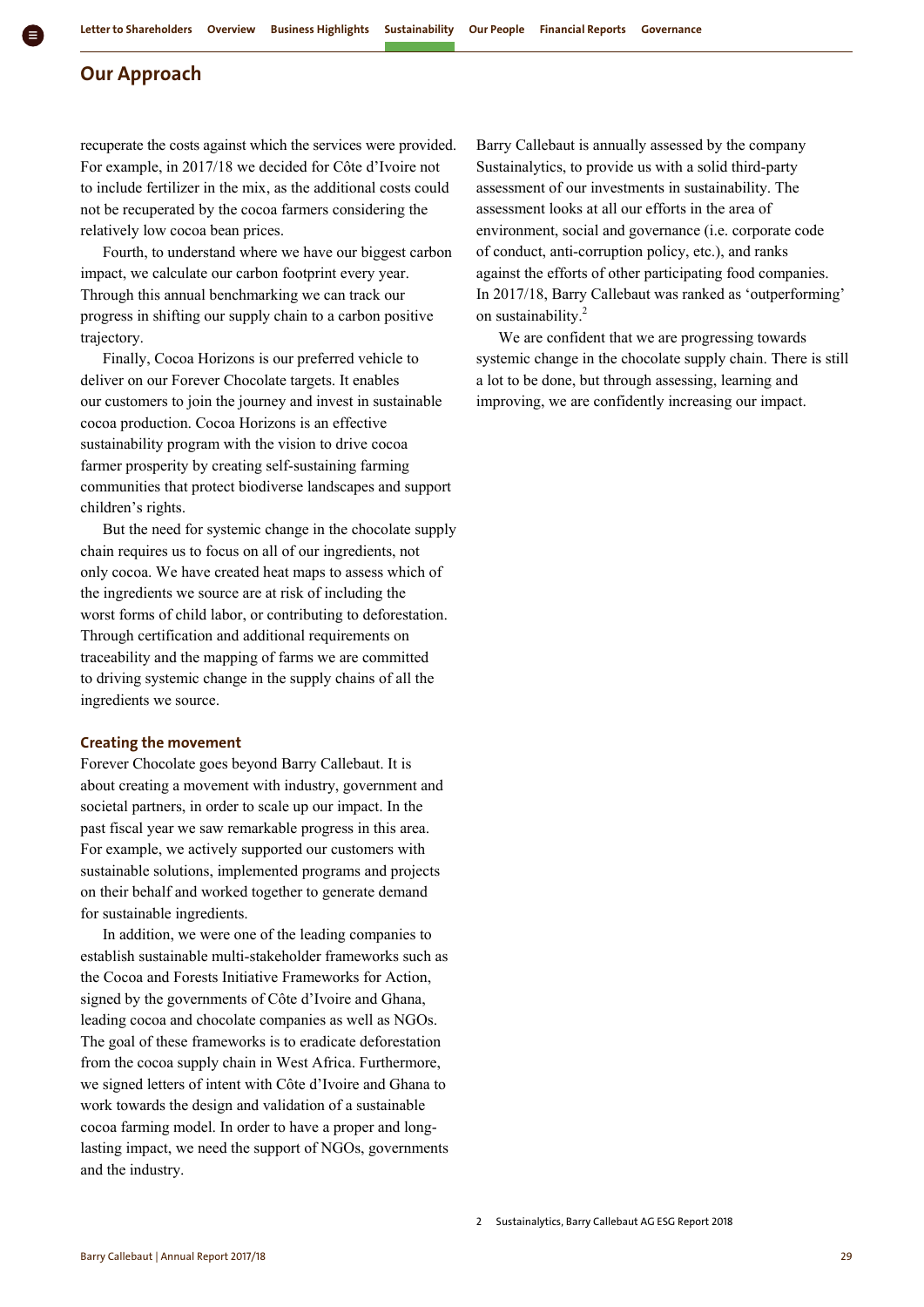### **Prospering Farmers**

# **o out of p pove erty yLifting cocoa farmers**

**PROSPERING** FARMERS

By 202 25 we will lift more than

#### **O Our Goal**

By 2025, we will lift more than 500,000 cocoa farmers out o of poverty.

#### **O Our Approach h**

We can only lift cocoa farmers out of poverty if we pursue nothing less than systemic change in cocoa farming. Systemic change means cocoa farming that is prospering and self-sustaining. The first step in achieving systemic change is to understand the specificities and needs in order to enable each cocoa farm in our global supply chain to be self-sustaining. This is why in 2017/18 we started the creation of farmer data sets that map, amongst other things, the size of the farm, its soil quality, its productivity, as well as the household it has to support. We have so far mapped 130,811 cocoa farms in our Katchilè database and will increase this number to half a million by 2025. This database gives us the unprecedented capability to design tailor-made Farm Business Plans for participating c cocoa farmers s.

cocoa farming looks like in the major cocoa growing countries. This is why in 2017/18 we designed pilot projects in Côte d'Ivoire, Ghana, Cameroon, Brazil and Indonesia. These pilot projects will test the effectiveness of productivity packages, which include measuring the impact of proper pruning techniques, fertilizer packages, designing the diversification of farm income through introduction of alternate crop packages to farmers, and giving the farmers access to innovative financial instruments. Wageningen University & Research, the world's leading agricultural university, will assess the effectiveness of our interventions i in these pilots . In addition, we need to understand what self-sustaining

f for replanting and around 3 93,000 shade trees. We distributed over 2,1 million young cocoa seedlings Cocoa Horizons, as an impact driven sustainability program, ensures that activities are focused on relevant areas and implemented efficiently. In 2017/18 premiums from the purchase of HORIZONS products generated CHF 10.5 million and the program reached more than 70,000 farmers. Farmers participating in Cocoa Horizons have access to coaching, access to a Farmer Business Plan, are supported to access financial services and farm services, and are supported on income diversification activities and women empowerment. All of the above will ensure that coco oa farming ag ain becomes a a profitable bu usiness. and are supported on income diversification activities and<br>
women empowerment. All of the above will ensure that<br>
cocoa farming again becomes a profitable business.<br> **Creating the movement**<br>
Systemic change to cocoa farmin

#### **Creating the movement**

gov ernments of c ocoa growing g countries. In fiscal year 2017/18, we partnered with the Ivorian government and the Ghanaian government, signing two letters of intent on sustainable cocoa farming. The purpose of the letters of intent is to encourage the signatories to work collaboratively towards the design and validation of a sustainable cocoa farming model, with a specific focus on the clearing and re-planting of cocoa trees infected with the swollen-shoot virus (CSSV) disease. Also, the cooperation will include agroforestry, more specifically income diversification for cocoa farmers and the planting of shade trees. This is a great example of the movement required to make sustainable chocolate the norm, creating models of farming that positively impact farmers livelihoods.

#### **Our r measured im mpact**

In 2017/18, 12,395 farmers (+113%) in Côte d'Ivoire, Ghana, Cameroon, Tanzania, Brazil and Indonesia participated in our Farm Services business, and received coaching and other inputs such as tools and seedlings or support to access finance. We supported cocoa farmers in replanting 281 hectares  $(+60%)$  with young cocoa trees, as well as other crops that provide shade, and help cocoa farmers diversify their income. After the +23% increase in productivity measured in 2016/17, we did not see a significant increase in productivity with Ivorian cocoa farmers participating in our Farm Services business compared to the control group in 2017/18. This is partly due to young cocoa trees only starting to positively impac cocoa farmer productivity once they start to grow cocoa in<br>ct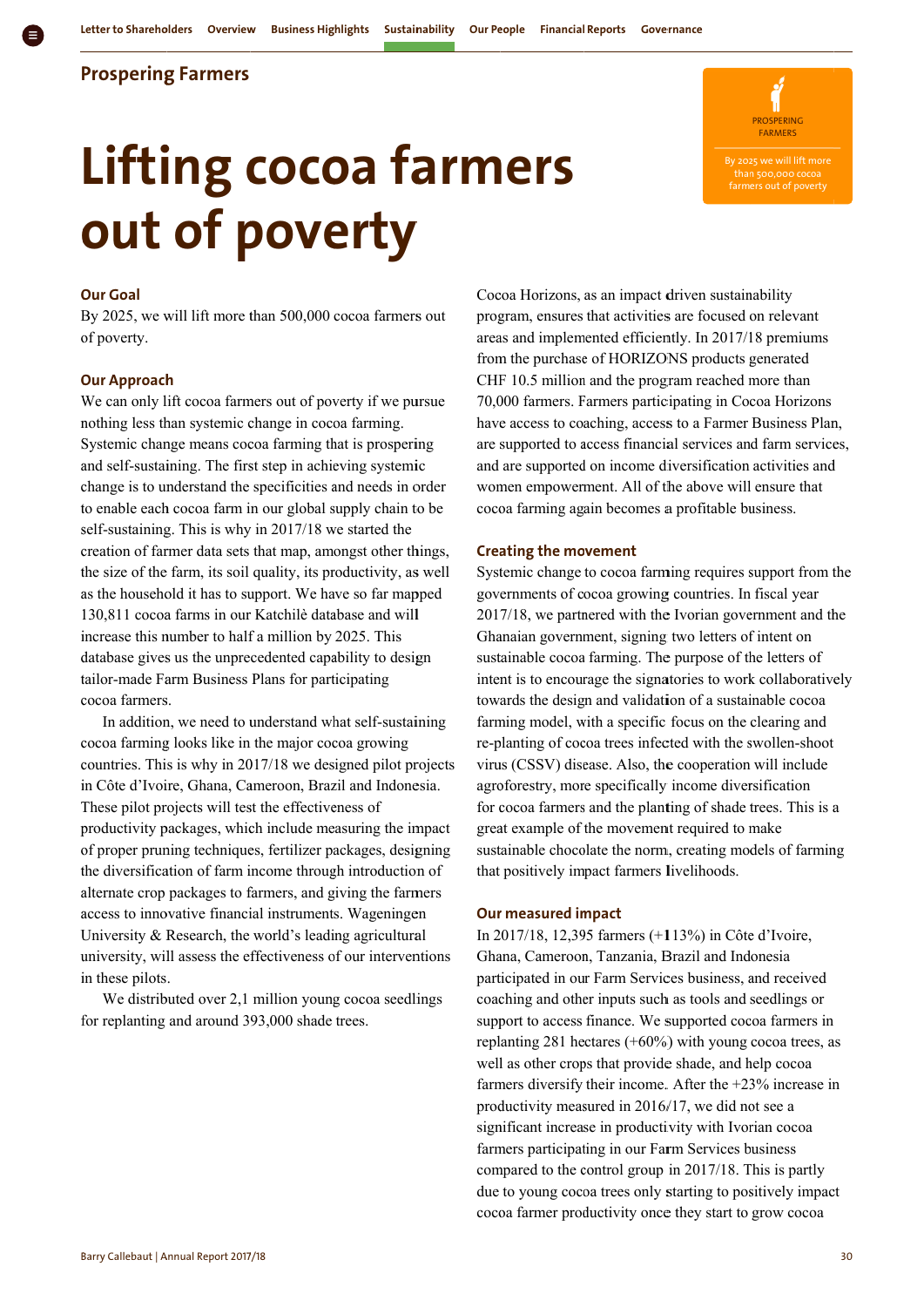#### **Prospering Farmers**

pods after 4–5 years. In addition, productivity was negatively impacted by our decision to not include relatively costly fertilizer in the Farm Services package in order to avoid creating additional costs for the cocoa farmer which, due to the low cocoa bean prices, could not be recuperated.

Based on the World Bank threshold for extreme poverty, USD 1.90/day, we estimate as a baseline that in 2017/18 169,460 cocoa farmers in our supply chain are out of poverty.

**Key Metric** 

# **169,460**

Baseline measurement of the number of cocoa farmers in our supply chain out of poverty, measured against the World Bank's USD 1.90/day threshold for extreme poverty

#### **Enabling KPIs**

## **12,395**

Number of cocoa farmers who have access to coaching, inputs such as tools and seedlings, or finance

No measurable productivity improvement per hectare of these farmers in 2017/18

## **281**

Number of hectares of cocoa replanted

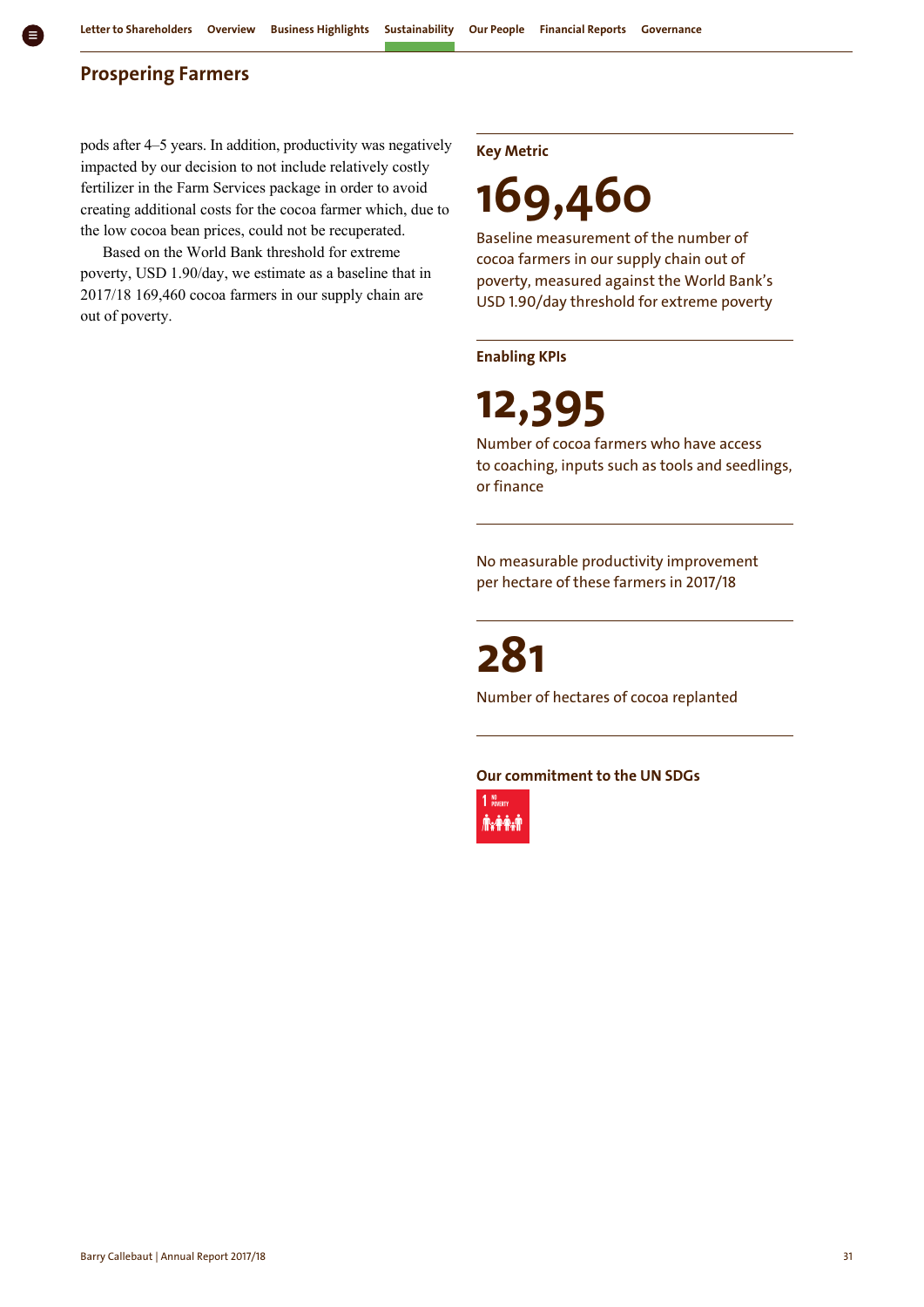## **Z Zero Child d Labor**

# **Eradicating child labor**



#### **O Our goal**

By 2025, we will eradicate child labor<sup>1</sup> from our supply chain.

#### **O Our approach h**

The existence of the worst forms of child labor is an indication that the cocoa supply chain in West Africa is not prospering, nor self sustaining. Systemic change in cocoa farming will reduce poverty and therefore reduce the incidence of the worst forms of child labor in the cocoa supply chain. But systemic change in cocoa farming alone is not enough. We are rolling out child labor monitoring and remediation systems, prioritizing those cocoa farming communities at highest risk. In addition, eliminating child labor requires systemic change in the farming communities through awareness of the consequences of the worst forms of child labor for a child's development, education, and q quality access to primary, s econdary and vocational education. This is why we include child labor awareness in the training we offer to cocoa farmers. Access to quality education and awareness of children's rights also need to be addressed. Through partnerships with a number of our addressed. Through partnerships with a number of our<br>customers, we are supporting the construction of schools in cocoa farming communities.

but also occur in the value chains of other chocolate ingredients. We therefore created a heat map to identify commodities and origins that are at risk of including the worst forms of child labor in their supply chain. We prioritized our efforts to focus on commodities at high risk, such as cane sugar and palm oil, working with our suppliers to eradicate the worst forms of child labor. The worst forms of child labor are not limited to cocoa,

#### **Creating the movement**

The letters of intent we signed with the Ivorian and Ghanaian governments on sustainable cocoa farming spell out a commitment to increased cooperation on the eradication of the worst forms of child labor. This includes working together on community led initiatives to eradicate child labor and support women cocoa farmers, as well as young cocoa farmers. In addition, through the World Cocoa Foundation (WCF) and the International Cocoa Initiative (ICI), we are actively working together with governments to prepare for a survey in 2019 on the continued prevalence of the worst forms of child labor in the African cocoa supply chain. This report will be a follow-up to the 2015 Tulane the worst forms of child labor in the African cocoa supply<br>chain. This report will be a follow-up to the 2015 Tulane<br>University report, which is still considered to be one of the most precise assessments of the situation of child labor in the African cocoa supply chain.

#### **Our measured impact**

With the support of ICI, we continue to implement monitoring and remediation systems on child labor. This constitutes on the ground household and farm visits by our staff to survey practices concerning child employment and education in cocoa farming communities. These surveys staff to survey practices concerning child employment and<br>education in cocoa farming communities. These surveys<br>allow to identify children performing hazardous tasks and to estimate the prevalence of the worst forms of child labor. In 2017/18, we deployed monitoring and remediation in 21 farmer groups covering 12,018 farmers in Côte d'Ivoire and Ghana. We established that in 2017/18 12% (2016/17: 3.2%) of the farmer groups we directly sourced from have systems in place to prevent, monitor and remediate child labor. The monitoring uncovered 4,230 cases of the worst forms of child labor, in all cases children working on their family's farm. This increase is the result of the coverage of a broader range of farmer groups. As we roll out remediation and monitoring systems, additional cases of the worst forms of child labor are expected to be found. All the cases of worst forms of child labor we found are being remediated. e<br>t<br>ir

<sup>1</sup> 1 According to the International Labour Organization, not all work done by children should be classified as child labor that is to be targeted for elimination. The term 'child labor' is often defined as work that deprives children of their childhood, their potential and their dignity, interferes with their schooling and is harmful to their physical and mental development. Activities such as carrying heavy loads or using chemicals are considered as 'unacceptable forms of child lab bor' because they a are physically dang gerous for children.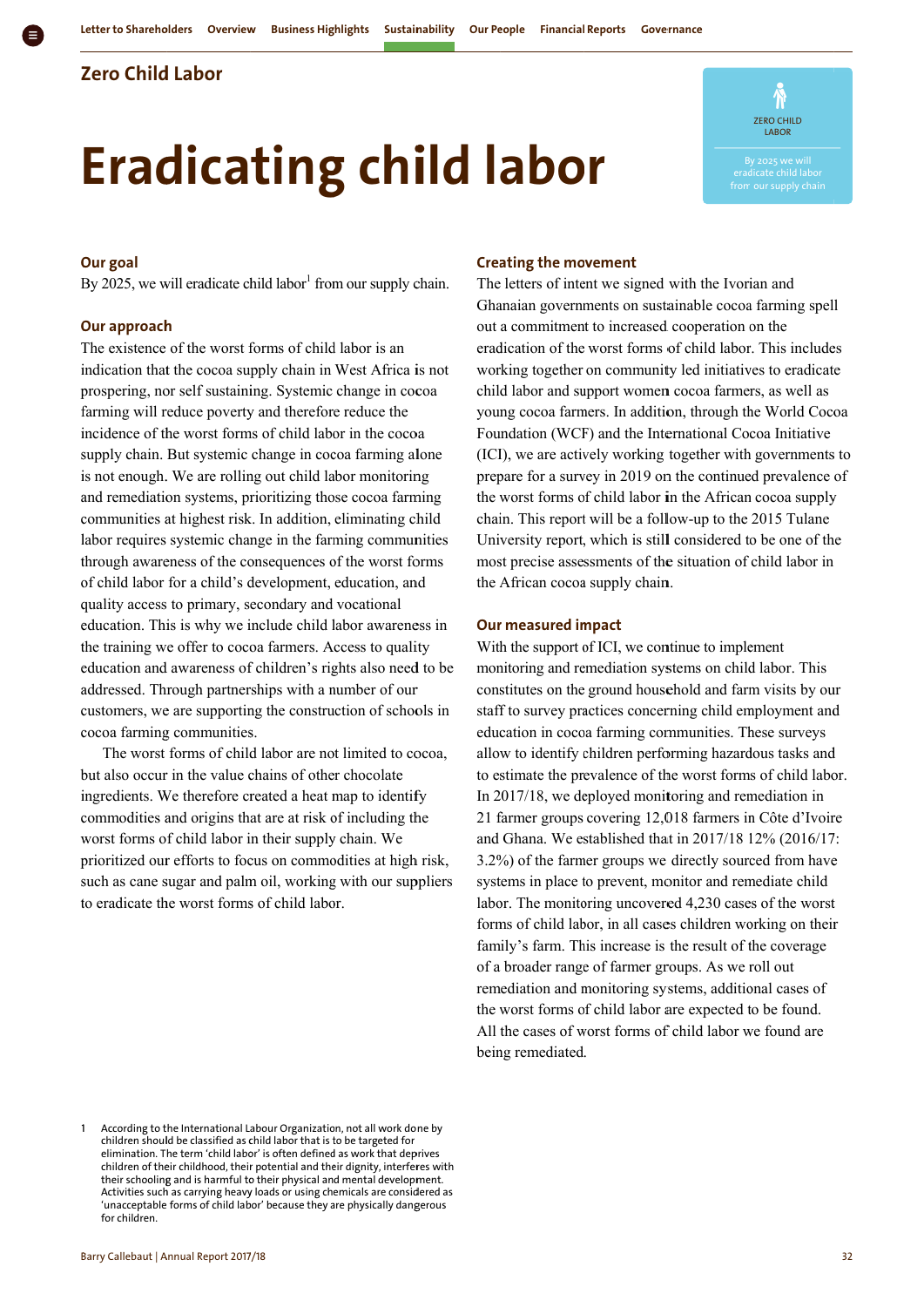### **Zero Child Labor**

In order to ensure that there are no worst forms of child labor present in any of the other ingredients we are sourcing for our products, we have updated our supplier code to incentivize suppliers of non-cocoa ingredients to have systems in place to prevent, monitor and remediate child labor. Our focus in the upcoming fiscal year will be to establish what type of systems are being used by our suppliers. This means that for fiscal year 2017/18 we are not reporting on the number of third-party suppliers who have equivalent systems in place.

**Key Metric** 

**4,230**

Number of child labor cases identified and being remediated in our supply chain

**Enabling KPIs** 

**12%**

of the farmer groups we directly source from have systems in place to prevent, monitor and remediate child labor

#### **Data available 2018/19**

Number of third-party suppliers who have equivalent systems in place

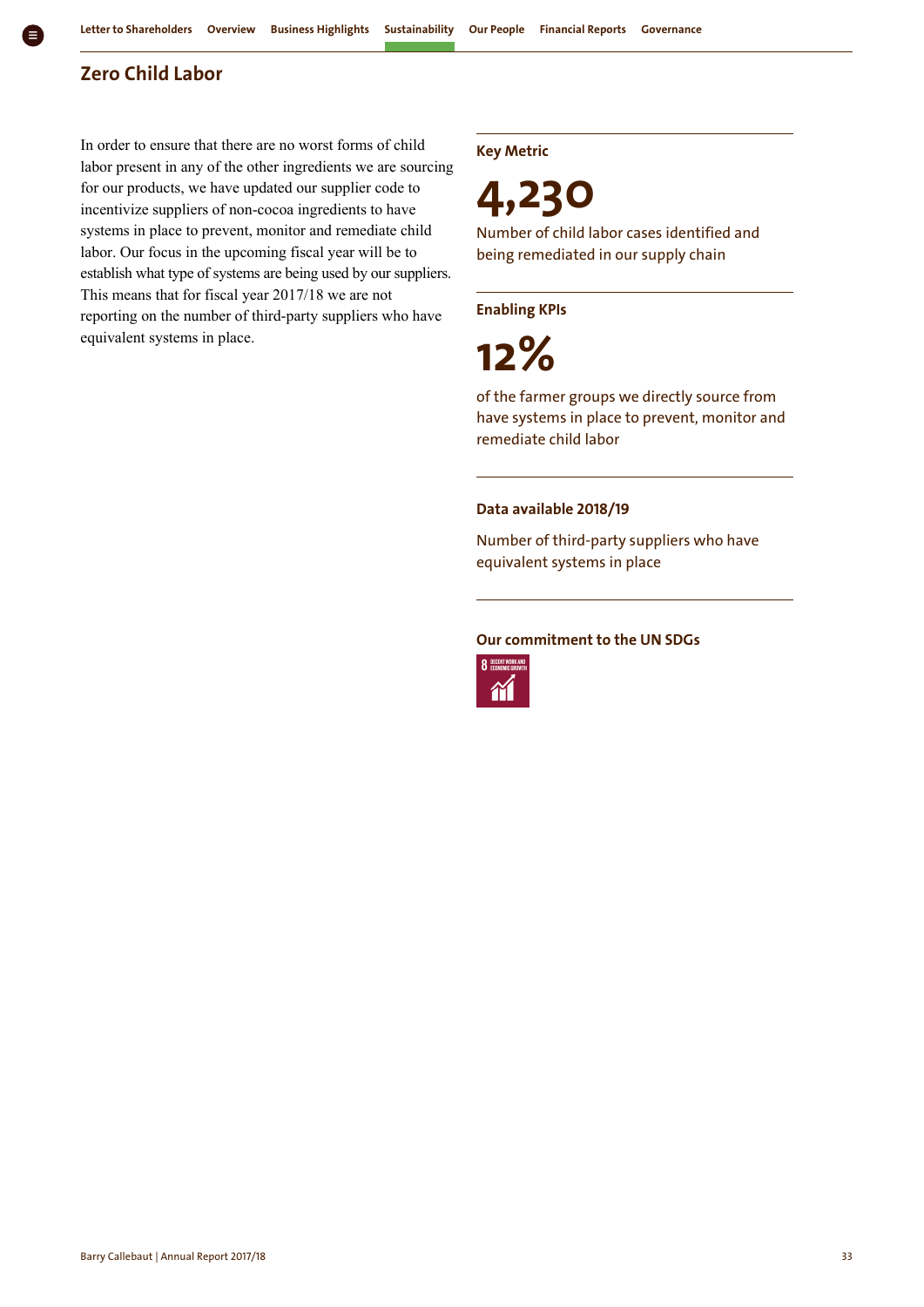### **T Thriving N Nature**

# **forest positive Becoming carbon and**



#### **O Our goal**

By 2025 we will be carbon and forest positive.

#### **O Our approach h**

In order to become carbon positive, we are not just looking at the carbon footprint created by our own operations (scope 1) and generated by the energy we use (scope 2). We also take into account the carbon footprint of our entire supply chain (scope 3), including the production and processing of all raw materials we source, and related land use changes. About 60% of our carbon footprint is generated by land use change, meaning the conversion of forests to agricultural land and the subsequent loss of carbon storage capacity. One way of tackling this is by looking into enhancing carbon sequestration of agricultural land, by implementing good agricultural practices and making the planting of shade trees an integral part of the farm packages we provide to cocoa farmers. We have also teamed up with a renowned research consultancy, Quantis, to undertake analytical work required to more accurately understand carbon in the cocoa supply chain. This means developing a complete cocoa carbon footprint, including methodologies to account for the carbon loss from deforestation. These methodologies will be made publicly available once finalized. Another important challenge are carbon emissions generated by the production of dairy. Here, we are working with our suppliers to create a more sustainable dairy production, including lower carbon emissions, through the Vision Dairy program. We have also joined the Cool Farm Alliance in September 2018 in order to further drive the convergence of environmental impact assessment methodologies on farms and to enable dairy farmers in our supply chain to better measure and mitigate their carbon impacts.

of minimizing the carbon footprint of our factories, the carbon footprint of the energy we are using for the production of our products, as well as the carbon footprint of our transport activities and our non-cocoa ingredients. For example, 14 out of our 59 factories (24%) are powered b by renewable energy. Optimizing our carbon footprint constitutes a mix

In order to become forest positive, we first of all need to become deforestation-free. This will require us to work with sustainability certifications and standards - including our own sustainability program Cocoa Horizons - to develop systems that allow for credible proof of the deforestationfree claim. In 2017/18, we mapped 130,811 cocoa farms in our Katchilè database, to understand whether these farmers are located close to protected forest areas and therefore at risk of sourcing cocoa from protected forest areas. In addition, we require the suppliers of all our ingredients at risk of causing deforestation to implement equivalent approaches to guarantee that these commodities are free from deforestation.

Furthermore, we teamed up in 2017/18 with the Swiss Federal Institute of Technology (ETH) in Zurich to jointly develop a satellite based system that can monitor land use change and deforestation. This tool is the first of its kind Furthermore, we teamed up in 2017/18 with the Swiss<br>Federal Institute of Technology (ETH) in Zurich to jointly<br>develop a satellite based system that can monitor land use<br>change and deforestation. This tool is the first of once finalized, we will make its methodology publicly available. Most importantly, it will allow us to hold our suppliers accountable at a different level.

#### **Creating the movement**

In order to define a structural solution to deforestation in the cocoa supply chain, and to achieve our Forever Chocolate target of becoming forest positive, many actors have to work together. This is why we were one of the driving companies behind the signing of the Cocoa and Forests Initiative Frameworks for Action, November 16, 2017, at the UN Climate Summit in Bonn, Germany. The goal of these frameworks is to eradicate deforestation from the cocoa supply chain in West Africa. The frameworks for action are truly unique, as there is no other commodity for which governments, industry and NGOs have come togeth to agree on concrete measures to eradicate deforestation. The frameworks include an end to the conversion of any forest land for cocoa production, a moratorium on the direct sourcing of cocoa from national parks and reserves per January 1, 2018, and the development of an action plan by signatory companies and governments to eliminate cocoa production and sourcing from national parks and reserves In addition, the framework also envisions the development of alternative livelihoods for affected farmers. Many cocoa e<br>t<br>or<br>ther y<br>,<br>,<br>,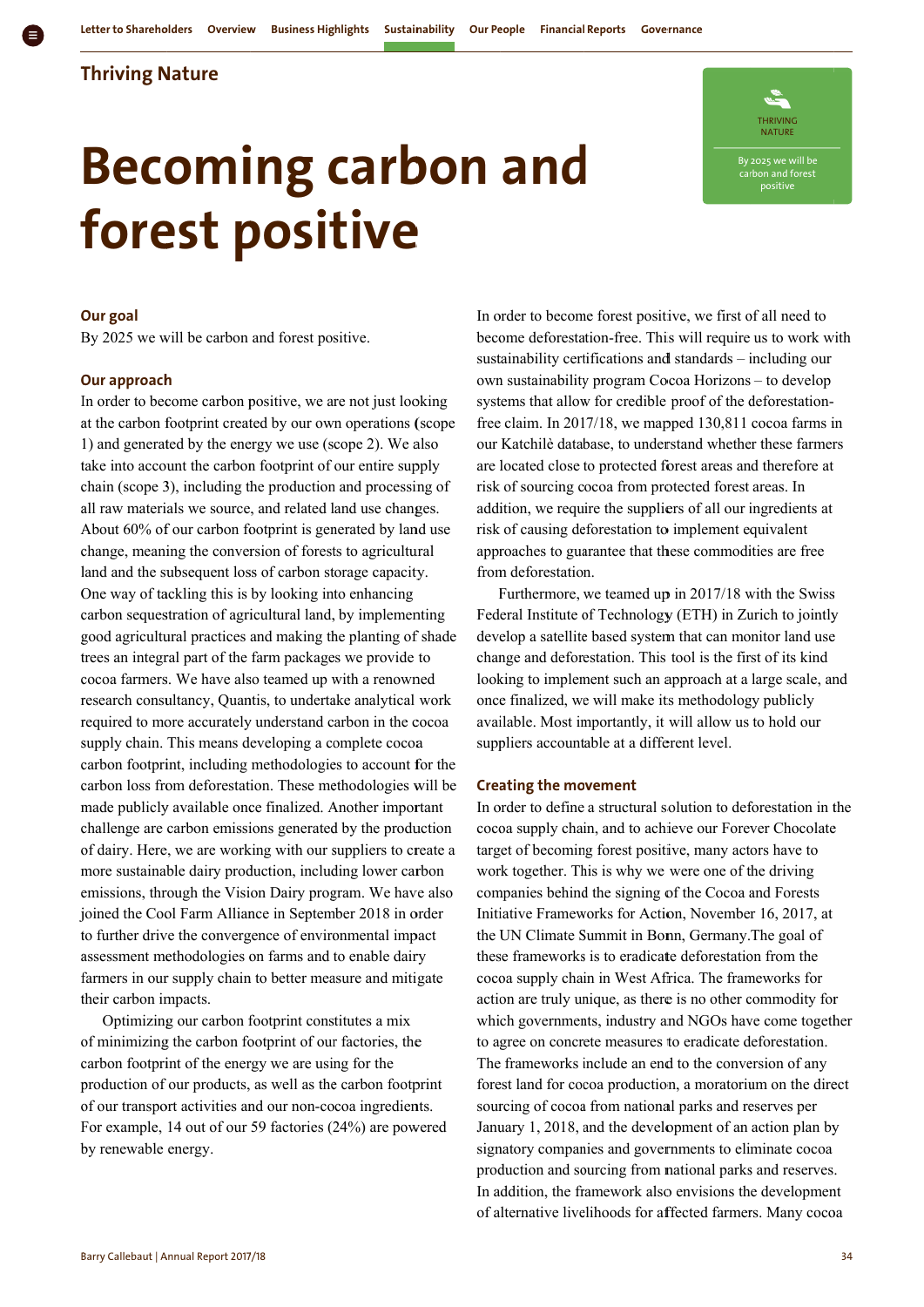#### **Thriving Nature**

farmers have been farming in the forests for years, so alternative livelihoods have to be found for this group of farmers. Deforestation is as much a social problem in West Africa, as it is an environmental problem.

Furthermore, in June 2018 we signed a letter of intent with the Ivorian government on agroforestry to work with cocoa farmers in forests to find ways of balancing cocoa farming with a biodiverse environment.

#### **Our measured impact**

The carbon footprint of our supply chain from farm to customer was 9.1 million tonnes  $CO<sub>2</sub>e$  in 2017/18. This is an increase of  $+10.6\%$ , mostly due to a change in the weighing of the methane emissions associated with dairy production. For that same reason, our  $CO<sub>2</sub>e$  intensity per tonne of average products slightly increased to 4.45 tonnes (+2.3%) in 2017/18, despite our energy saving measures in factories and transport.

A part of the volume of raw materials that we source is at risk of causing deforestation. We have therefore created a heat map to provide an overview of the geographical footprint of these raw materials and their inherent risks. On the basis of this heat map, we have assessed which measures, such as traceability and farm mapping, have to be put in place, in addition to certification schemes, to be able to guarantee that the commodities are free from deforestation. On the basis of this first assessment 6% of all our raw material volume at risk of causing deforestation, can be considered proven to be free from deforestation. We will now put in place additional safeguards to ensure that the remaining volume of the raw materials we source which are at risk of causing deforestation, will be 100% proven to be deforestation-free by 2025.

Our first focus is to become deforestation-free for all our ingredients. In addition, we continue to search for partners who can support us in landscaping approaches to regenerate forests. For the moment, we cannot yet provide data on regenerated hectares of forests.

#### **Key Metric**

The carbon footprint of our supply chain from farm to customer and number of hectares of forest regenerated

**9.1** Million tonnes CO<sub>2</sub>e

#### **Data available 2018/19**

Number of hectares of forest regenerated

#### **Enabling KPIs**

**4.45** CO<sub>2</sub>e intensity per tonne of product

# **6%**

Raw materials at risk of causing deforestation proven to be deforestation-free